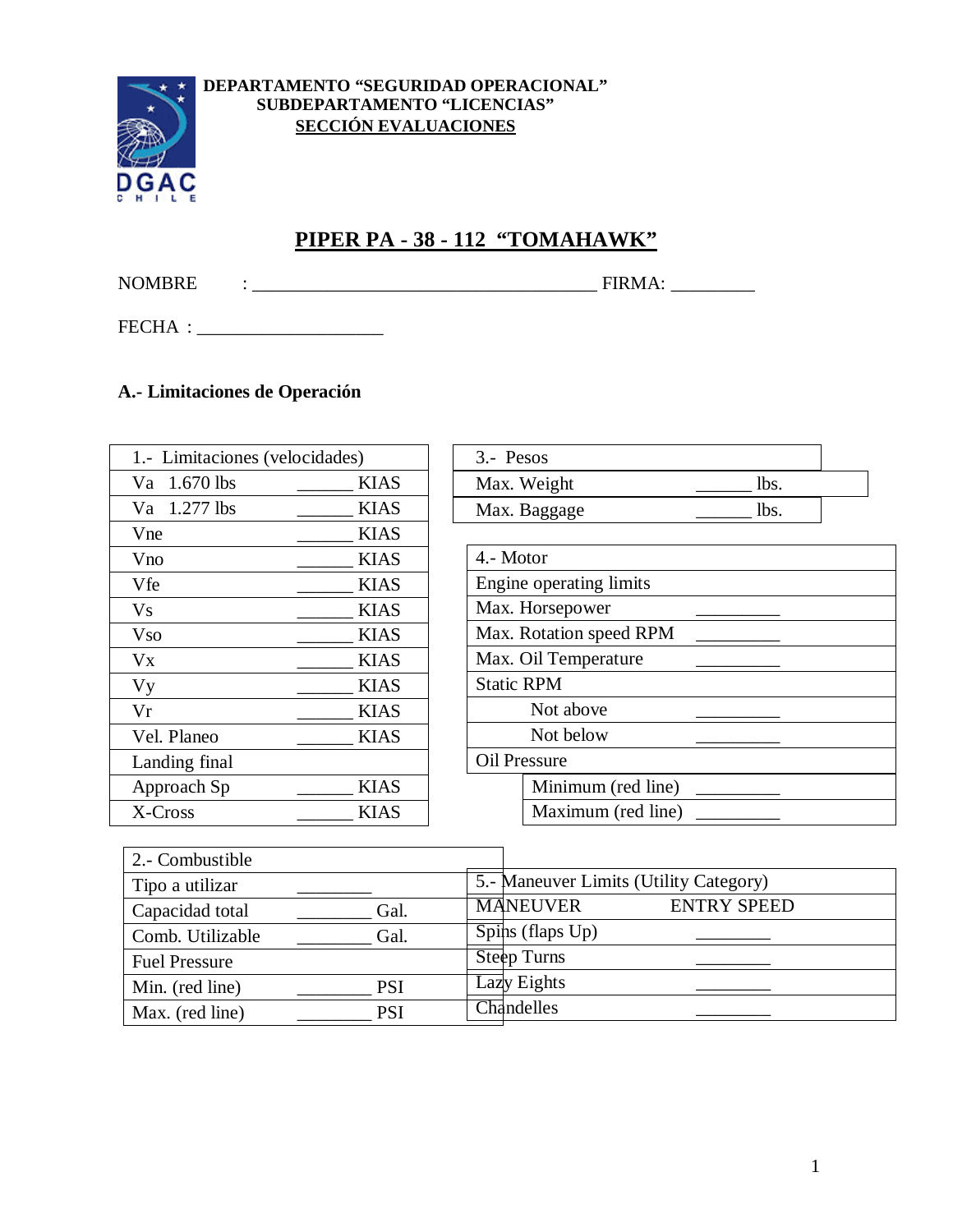#### **B.- Emergencies Procedures**

1.- ENGINE POWER LOSS DURING TAKEOFF (Not Airborne)

a) Sufficient runaway remaining:

| Throttle      |  |
|---------------|--|
| <b>Brakes</b> |  |
| Stop          |  |

b) Insufficient runaway remaining:

| Throttle      |  |  |
|---------------|--|--|
| <b>Brakes</b> |  |  |
| Mixture       |  |  |
| Fuel selector |  |  |
| Master switch |  |  |
| Magnetos      |  |  |
| Maintain      |  |  |

### 2.- ENGINE POWER LOSS DURING TAKEOFF (if Airborne)

a) Sufficient runaway remaining:

| Airspeed            |  |
|---------------------|--|
| Directional control |  |
| Land                |  |

b) Insufficient runaway remaining:

| Airspeed                   |  |  |
|----------------------------|--|--|
| Throttle                   |  |  |
| Mixture                    |  |  |
| Fuel selector              |  |  |
| Master switch              |  |  |
| Magnetos                   |  |  |
| Flaps                      |  |  |
| <b>Directional Control</b> |  |  |

c) If sufficient altitude has been gained to attempt a restart:

| Airspeed                              |  |  |
|---------------------------------------|--|--|
| Fuel selector                         |  |  |
| Electric fuel pump                    |  |  |
| Mixture                               |  |  |
| Carburetor                            |  |  |
| If power is not regained proceed with |  |  |